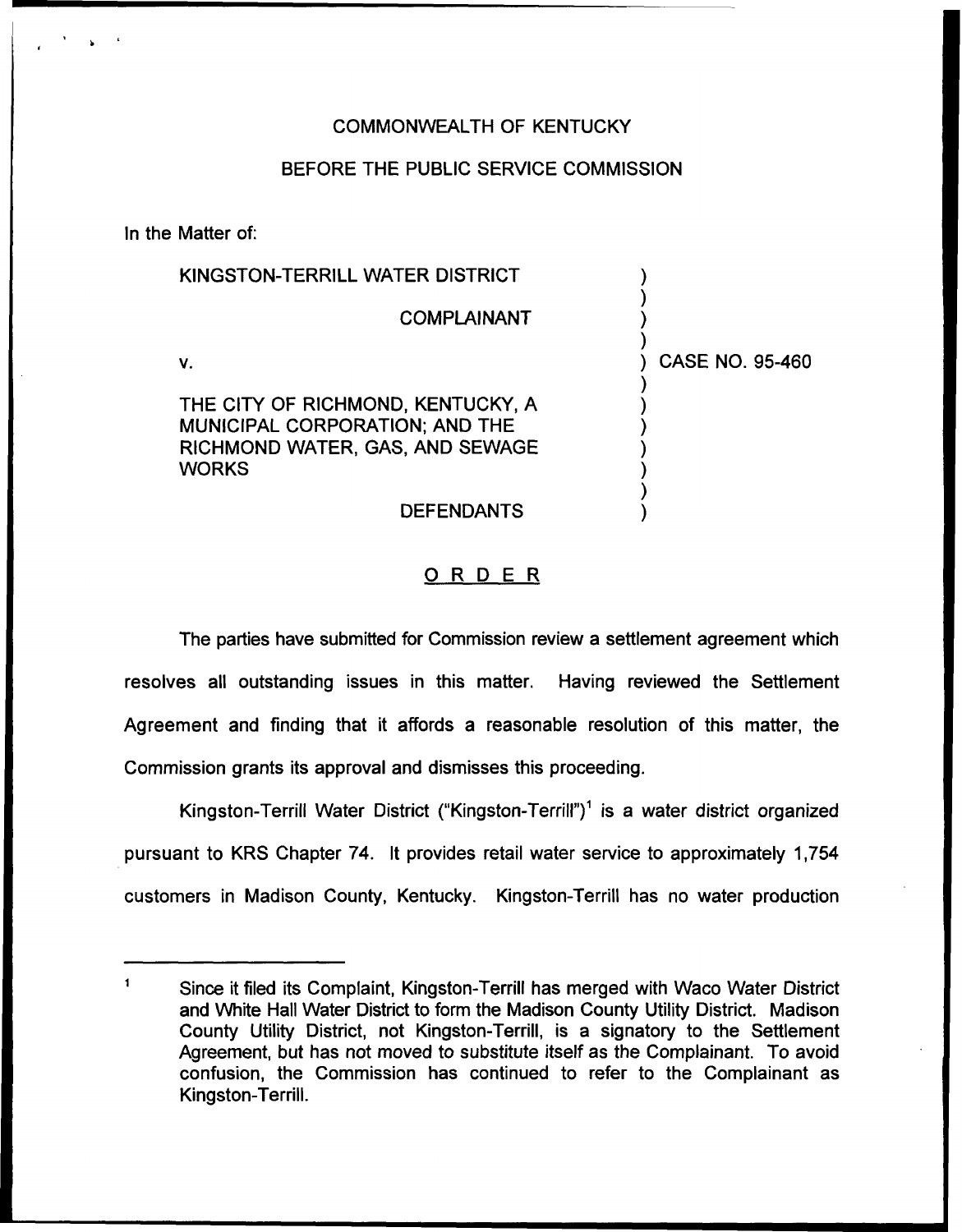facilities but purchases its total water requirements from the Richmond Water, Gas and Sewerage Works ("Richmond") - a municipal utility

In October 1995, Kingston-Terrill filed with the Commission a complaint against Richmond in which it alleged that Richmond's wholesale pricing practices threatened its ability to provide safe, potable water to its customers. More specifically, it alleged that: (1) over a 10 year period, Richmond had increased its wholesale water rates by 151.5 percent; (2) Richmond's bulk rate for water to its retail customers was only 78 percent of its wholesale bulk rate; (3) Richmond's wholesale rate was excessive and used to subsidize Richmond's retail rates; and (4) Richmond imposed excessive penalties on its wholesale customers for exceeding contract purchase limits. Kingston-Terrill requested revision of Richmond's wholesale water rates, revision of the limits upon Kingston-Terrill's purchases, and a refund of all excessive rates paid to Richmond within the last 10 years.

As a result of settlement negotiations lasting more than one year, the parties on October 6, 1997 submitted a Settlement Agreement, a copy of which is appended hereto, for Commission review. The Settlement Agreement resolves the parties' dispute over service territory and provides a mechanism for compensating Kingston-Terrill for the ceding of certain portions of its service territory. Under the Settlement Agreement, Richmond agrees to increase the maximum quantities which Kingston-Terrill may purchase monthly and to negotiate in good faith when further changes in purchase requirements are necessary. Richmond also agreed to restrictions upon any future increase to Richmond's wholesale rate. In exchange, Kingston-Terrill agreed to Richmond's recovery of the cost of any improvements which benefit the water district and

 $-2-$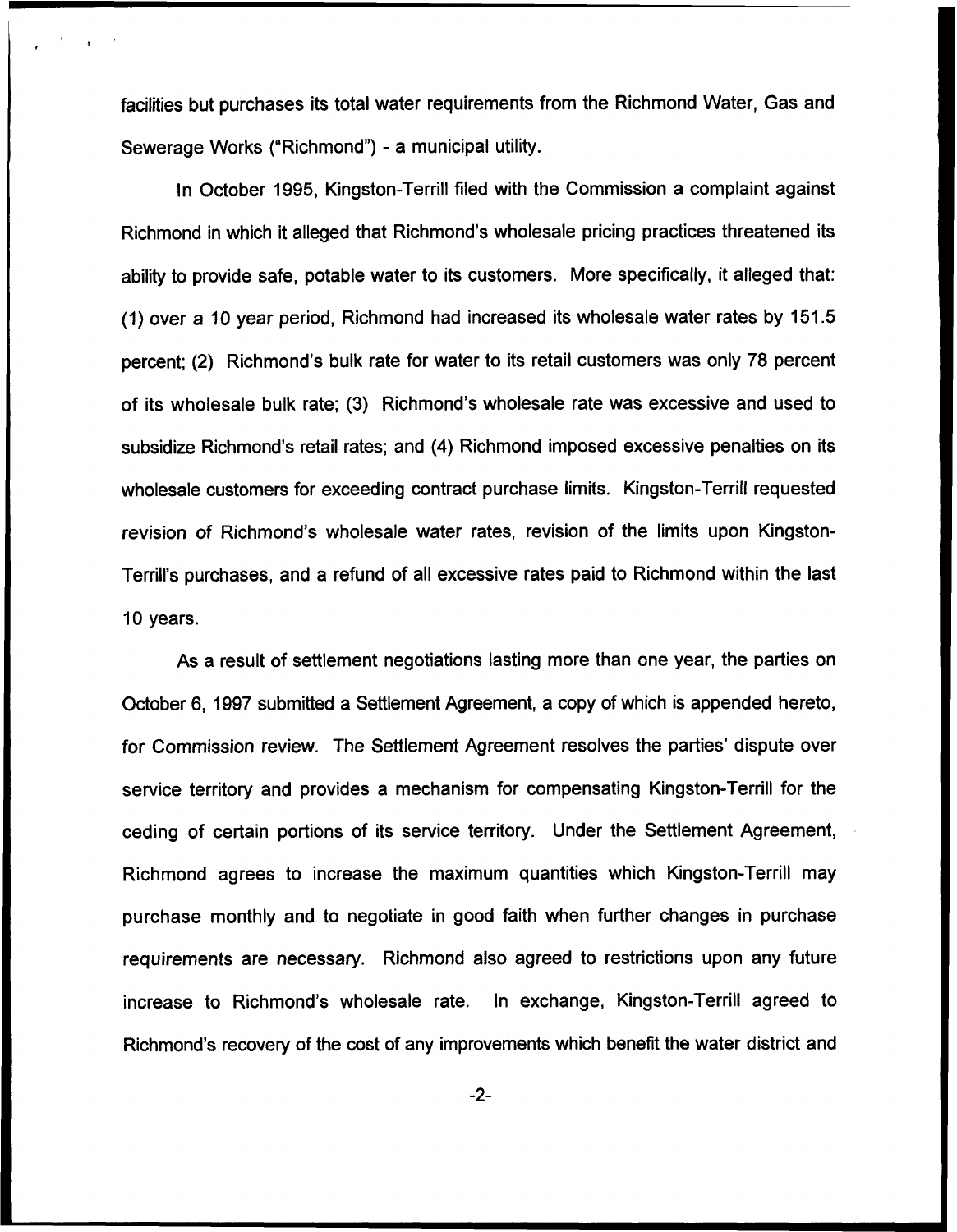to enforce the collection of sewer charges which its customers owe to Richmond. Finally, each party agreed to arbitration procedures for any future dispute and to allow the other access to its financial records.

Having reviewed the Settlement Agreement and being otherwise sufficiently advised, the Commission finds that the Settlement Agreement strikes a reasonable compromise between the parties, is reasonable, in the public interest, and should be accepted. The Commission further finds that, consistent with KRS  $278.160(2)^2$  and Administrative Regulation 807 KAR 5:011, Section 13,<sup>3</sup> Richmond should file a copy of the Settlement Agreement with the Commission.<sup>4</sup>

 $\overline{\mathbf{2}}$ KRS 278.160(2) states:

> No utility shall charge, demand, collect or receive from any person a greater or less compensation for any service rendered or to be rendered than that prescribed in its filed schedules, and no person shall receive any service from any utility for a compensation greater or less than that prescribed in such schedules.

 $\mathbf{3}$ Administrative Regulation 807 KAR 5:011, Section 13, states:

> Every utility shall file true copies of all special contracts entered into governing utility service which set out rates, charges or conditions of service not included in its general tariff. The provisions of this regulation applicable to tariffs containing rates, rules and regulations, and general agreements, shall also apply to the rates and schedules set out in said special contracts, so far as practicable.

4 The Settlement Agreement contains provisions which specify the rates which Richmond must charge Kingston-Terrill for water service and several conditions under which such service must be provided. Under the provisions of Administrative Regulation 807 KAR 5:011, Section 13, it is a "special contract" and must be separatelv filed with the Commission as part of Richmond's filed rate schedules.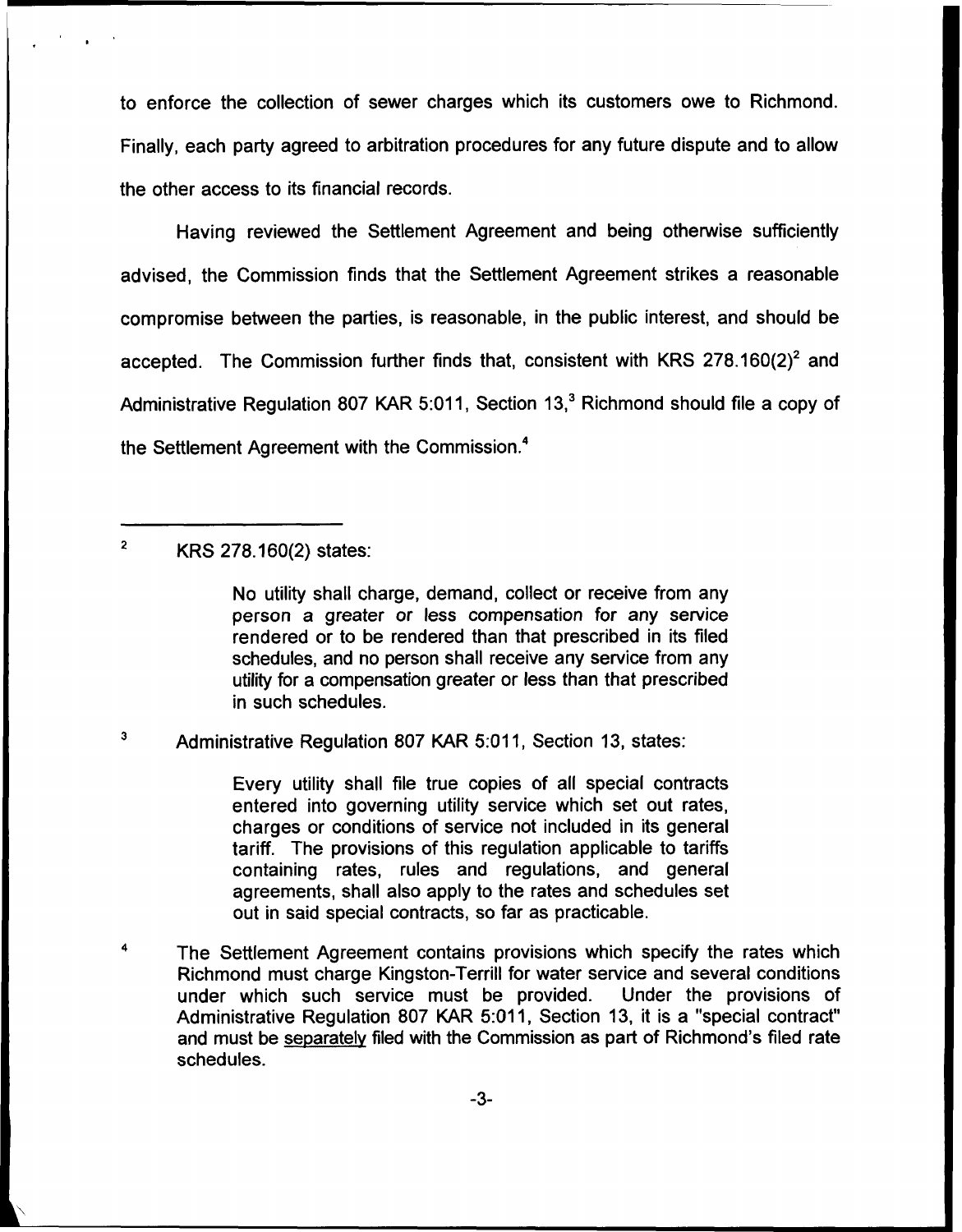IT IS THEREFORE ORDERED that:

1. The parties' Settlement Agreement, appended hereto, is approved.

2. Kingston-Terrill's Complaint is dismissed with prejudice.

3. Richmond shall file a copy of the Settlement Agreement within 30 days of the date of this Order.

Done at Frankfort, Kentucky, this 7th day of January, 1998.

# PUBLIC SERVICE COMMISSION

man *J*ice

ommiśsioner

ATTEST:

 $\frac{1}{\sqrt{2}}$ Executive Directo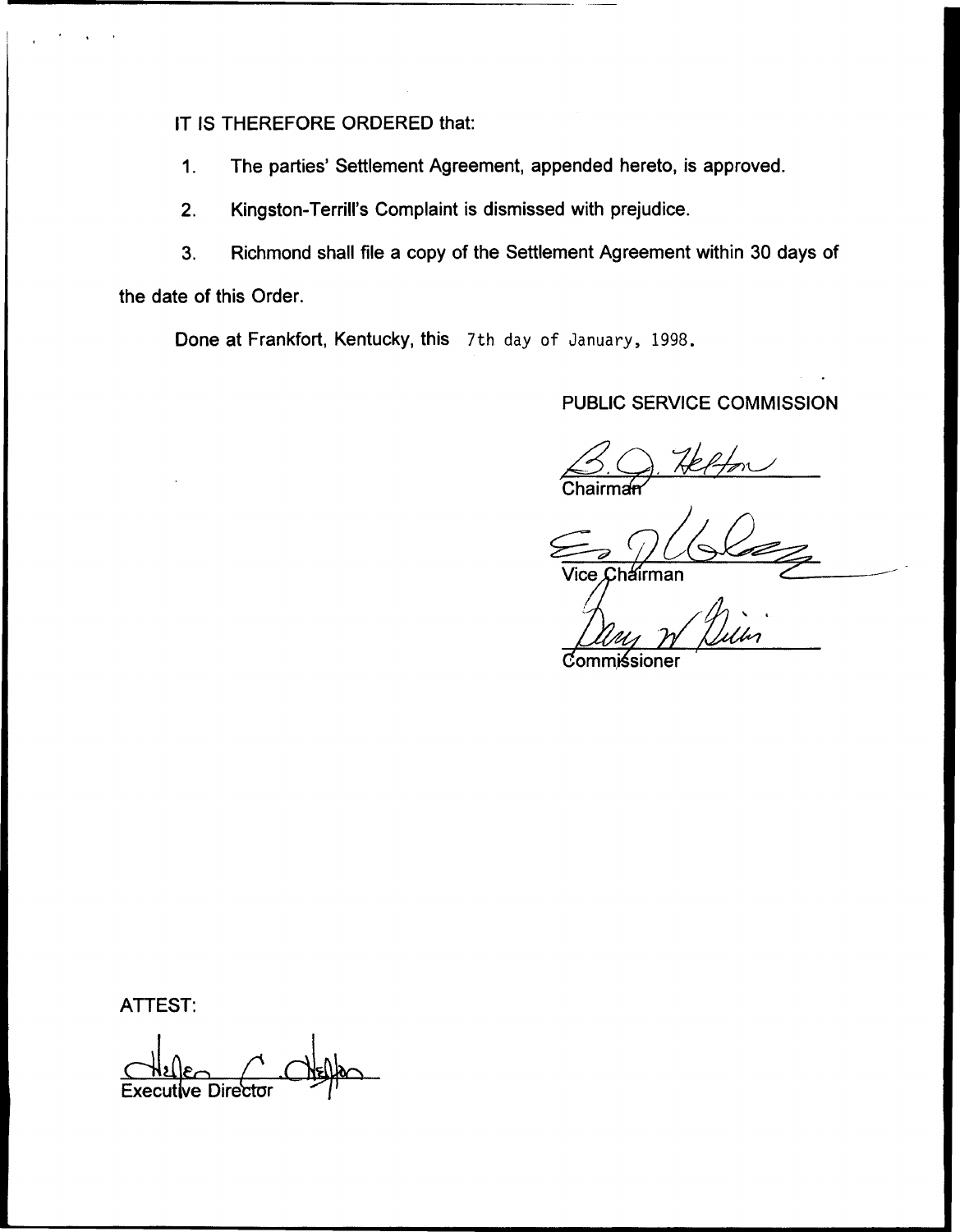# APPENDIX

## AN APPENDIX TO AN ORDER OF THE KENTUCKY PUBLIC SERVICE COMMISSION IN CASE NO. 95-460 DATED JANUARY 7, 1998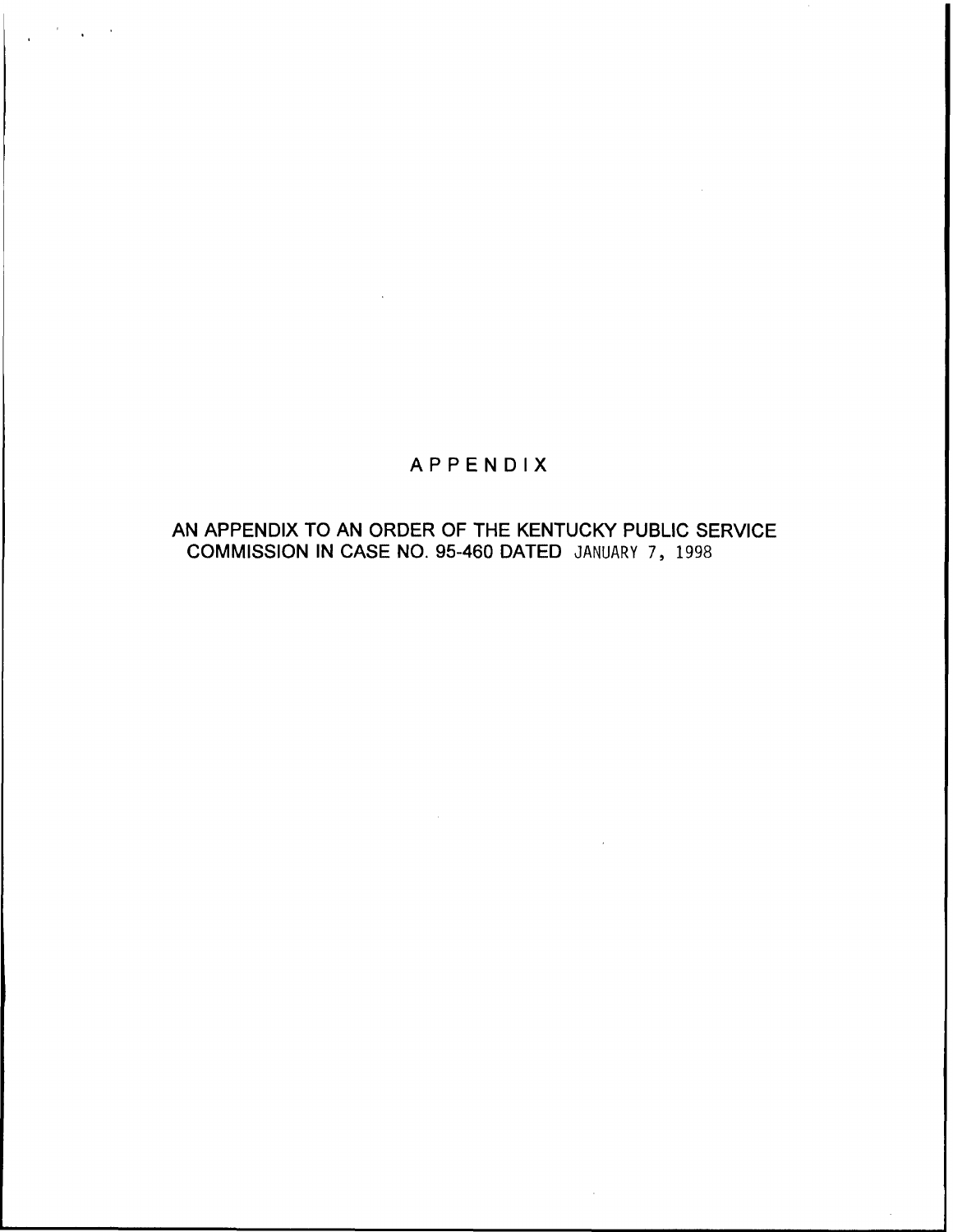#### SETTLEMENT AGREEMENT AND CONTRACT FOR SERVICE AND SALE OF WATER

 $\mathcal{F}^{(n)}$  .

THIS AGREEMENT is made and entered into the  $\mathcal{L}^{jet}$  day of not provide the RICHMOND WATER, GAS AND SEWERAGE WORKS, the city-owned Utility, which is governed by the RICHMOND UTILITIES BOARD, P. O. Box 700, Richmond, KY 40476, hereinafter referred to as the "CITY", and the MADISON COUNTY UTILITY DISTRICT, with offices located at  $i55 M - K(\ell n + 1)$ , Richmond, KY 40475, hereinafter referred to as the "WATER DISTRICT".

#### <sup>W</sup> I <sup>T</sup> <sup>N</sup> <sup>E</sup> <sup>S</sup> <sup>S</sup> <sup>E</sup> <sup>T</sup> <sup>H</sup>

WHEREAS, the Kingston Terrill Water District filed a suit in Madison Circuit Court against the City, claiming the right to serve property annexed into the City by City of Richmond Ordinance No. 94-04, vhich suit is Civil Action No. 96-CI-148;

WHEREAS, the Kingston Terrill Water District filed a Complaint with the Kentucky Public Service Commission, same being Case No. 95-460, challenging the rate charged by City for water sold to the Water District;

WHEREAS, the Kingston Terrill Water District merged vith the Whitehall Water District and the Waco Nater District to form the Madison County Utility Water District, and that Water District wishes to enter into this Contract on behalf of the merged county vater districts;

WHEREAS, the Water District is organized and established under Chapter 74 of the Kentucky Revised Statutes, for the purpose of constructing and operating a vater supply distribution system, and to accomplish this purpose, the Water District requires a supply of treated vater; and

WHEREAS, the City ovns and operates <sup>a</sup> water supply distribution system with <sup>a</sup> capacity currently capable of serving the present and planned customer base of the City system and supplying the volumes agreed upon in this contract to the Water District; and

WHEREAS, the parties have determined that it is in the best interests of their respective customers to resolve by agreement all matters that are now in litigation betveen the City and Kingston Terrill Water District;

WHEREAS, the parties have determined that it is in the best interests of their customers to enter into an agreement which clarifies vhich of the parties shall provide vater in areas within the City limits;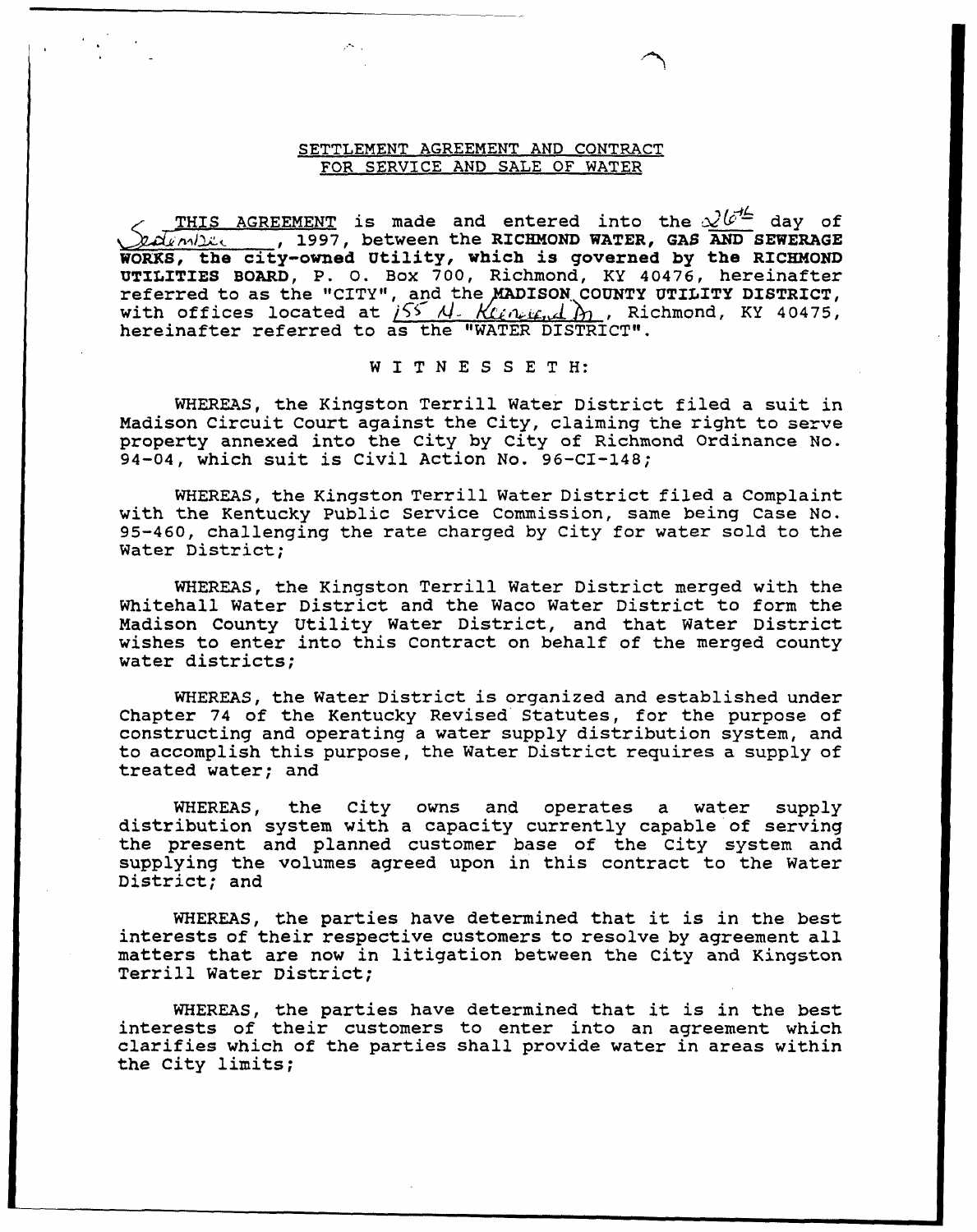WHEREAS, the parties agree that the terms herein will further the best interests of both the present and future customers of the Water District and the City;

NON THEREFORE, the parties agree as follows:

Section I. SERVICE WITHIN PHASE <sup>2</sup> OF THE INDUSTRIAL PARK SOUTH.

1. The Water District hereby surrenders to the City any and all rights it may have to serve customers within Phase <sup>2</sup> of the Industrial Park South (that property annexed by the City by Ordinance 94-04).

2. The Water District agrees to dismiss with prejudice Madison Circuit Court Civil Action No. 96-CI-148.

3. The Water District agrees to petition the Madison County Judge Executive pursuant to KRS 74.110 to alter the boundaries of the Water District so as to delete Phase <sup>2</sup> of the Industrial Park South from the boundaries of the Water District.

4. In consideration therefore, the City shall pay to the Water District the sum of \$70,200.00, which sum shall be due and payable as follows:

a. Thirty-five Thousand One Hundred Dollars (\$35,100.00) shall be paid within thirty (30) days after all of the following events have occurred: i) the final action of the Madison County Judge Executive deleting Phase <sup>2</sup> of the Industrial Park South from the boundaries of the Water District; ii) the Farmers Home Administration written approval of this Agreement; and iii) Kentucky Public Service Commission approval of this Agreement; and

b. Thirty-five Thousand One Hundred Dollar (\$35,100.00) shall be paid within two hundred ten (210) days after all of the events specified in 4(a) above have occurred.

The parties agree that the City's obligation to pay the consideration herein shall be conditioned upon the actions of the Madison County Judge Executive, the Farmers Home Administration, and the Public Service Commission described in this Section.

Section 2: RELEASE OF WATER DISTRICT CUSTOMERS.

1. The City and the Water District desire to work together to further the best interests of the customers of the City and the Water District. The parties recognize that service by the City to the water customers who are in the City will assist the provision<br>of adequate flows for fire protection. Further, the parties<br>recognize that water service by the Water District makes billing<br>for City sewer service difficul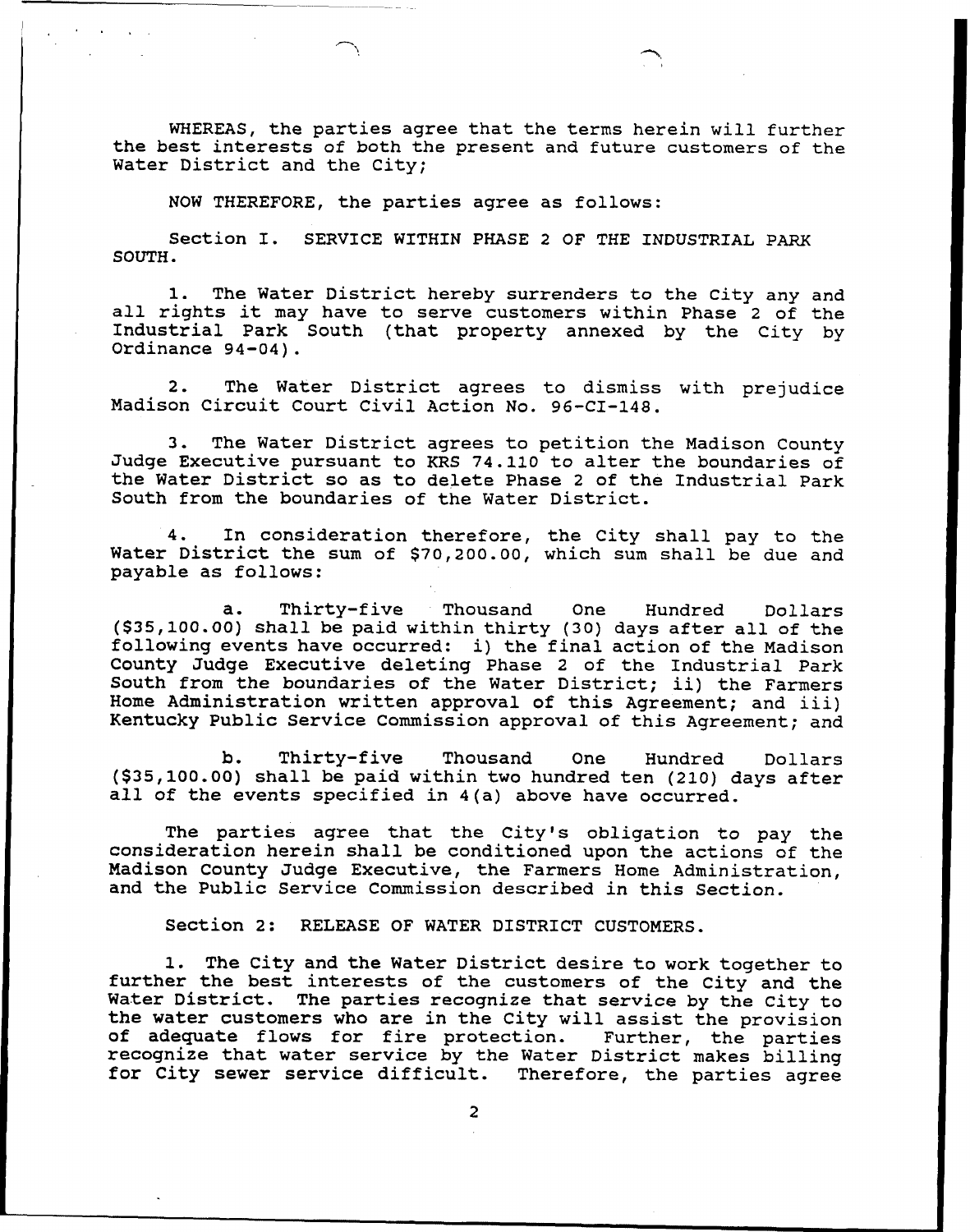that the Water District will release from its territory all water customers who are located within the incorporated boundaries of the City, allowing the City to provide water service to them, except as follows:

 $\frac{1}{2}$   $\frac{1}{2}$   $\frac{1}{2}$   $\frac{1}{2}$   $\frac{1}{2}$   $\frac{1}{2}$   $\frac{1}{2}$   $\frac{1}{2}$   $\frac{1}{2}$   $\frac{1}{2}$ 

a. The Water District may provide water service to those customers now in the City who are currently being served by the Water District (hereinafter referred to as "WD current customers"); and

b. The Water District may provide water service to new customers who are in the City limits, if those customers are within the territory of the Water District and receive sewer service from the County of Madison or a Madison County Sewer District; but the City shall provide water service to the customers who receive City sewer service.

2. The Water District shall be entitled to compensation for the release of water customers who are located in the territory of the Water District, which customers shall hereinafter be referred to as "WD released customex(s). The compensation to be paid the Water District by the City shall be as follows:

a. The City shall pay to the Water District twenty-two cents (\$.22) for each 1000 gallons of water sold to each WD released customer, excluding sales for which the City does not receive payment.

b. Each month, on or before the 15th day of the month, the City shall remit. payment to the Water District for sales to WD released customers for which the City has been paid during the preceding month.

c. For each WD released customer, the City shall continue to pay the Water District until the tenth anniversary after water is first sold by the City to the WD released customer.

Provided, however, no payment shall be made for a WD released customer until the Madison County Judge Executive alters the boundaries of the Water District to delete from those boundaries the area occupied by the WD released customer.

3. When the City begins providing water service to a new customer who is located in the territory of the Water District, the City shall in a writing to the Water District identify the customer. Within thirty (30) days after the receipt of any such notice from the City, the Water District may call <sup>a</sup> meeting of its governing body with the City Utilities Board for planning and informational purposes.

 $\overline{\mathbf{3}}$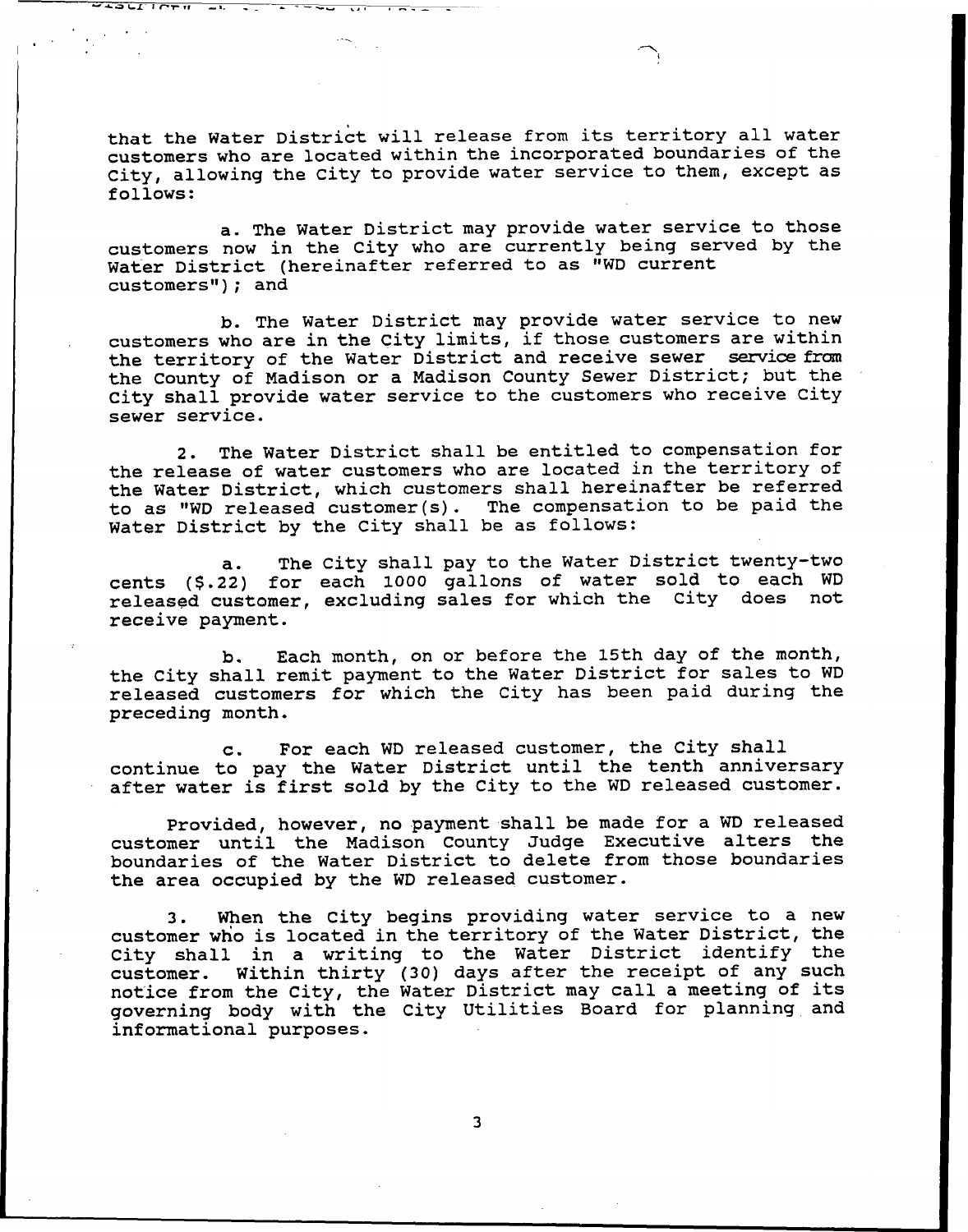4. For purposes of this Agreement "territory of the Water District" shall mean that geographic territory described in the County Orders establishing the former County water districts.

5. The Water District may release WD current customers to the City. In which event, the City may provide service to such accordance with the foregoing provisions of this Section, after the<br>Madison County Judge Executive alters the boundaries of the Water<br>District to delete from those boundaries the area occupied by the<br>WD current customers w District wishes to release to the City a WD current customer, then<br>the Water District shall in a writing to the City identify the<br>customer. Within thirty (30) days after receipt of any such notice from the Water District, the City may call a meeting of its<br>Utilities Board with the governing body for the Water District for<br>planning and informational purposes.

SECTION III. SALE OF WATER TO THE WATER DISTRICT.

Pending rate Case No. 95-460 with the Kentucky Public Service Commission shall be dismissed by the Water District with prejudice.

#### 1. The City Agrees:

a. Quality. To furnish the Water District at the<br>point(s) of delivery specified on the attached Exhibit A, during<br>the term of this contract or any renewal or extension thereof,<br>potable treated water meeting applicable puri might affect the quality of water delivered to it by the City;

b. Quantity. To furnish the Water District at the point(s) of delivery the volumes indicated on the attached Exhibit A, as it is may be amended from time to time as hereinafter provided. During the term of this agreement, if the Water District<br>determines that its average monthly usage may exceed the volumes<br>indicated on the attached Exhibit A, then Water District and the<br>City shall negotiate in g customers and the customers of other wholesalers;

c. Pressure. To furnish water at a reasonably<br>constant pressure equal to the normal operating pressure of the<br>City system. If a greater pressure than that normally available at

4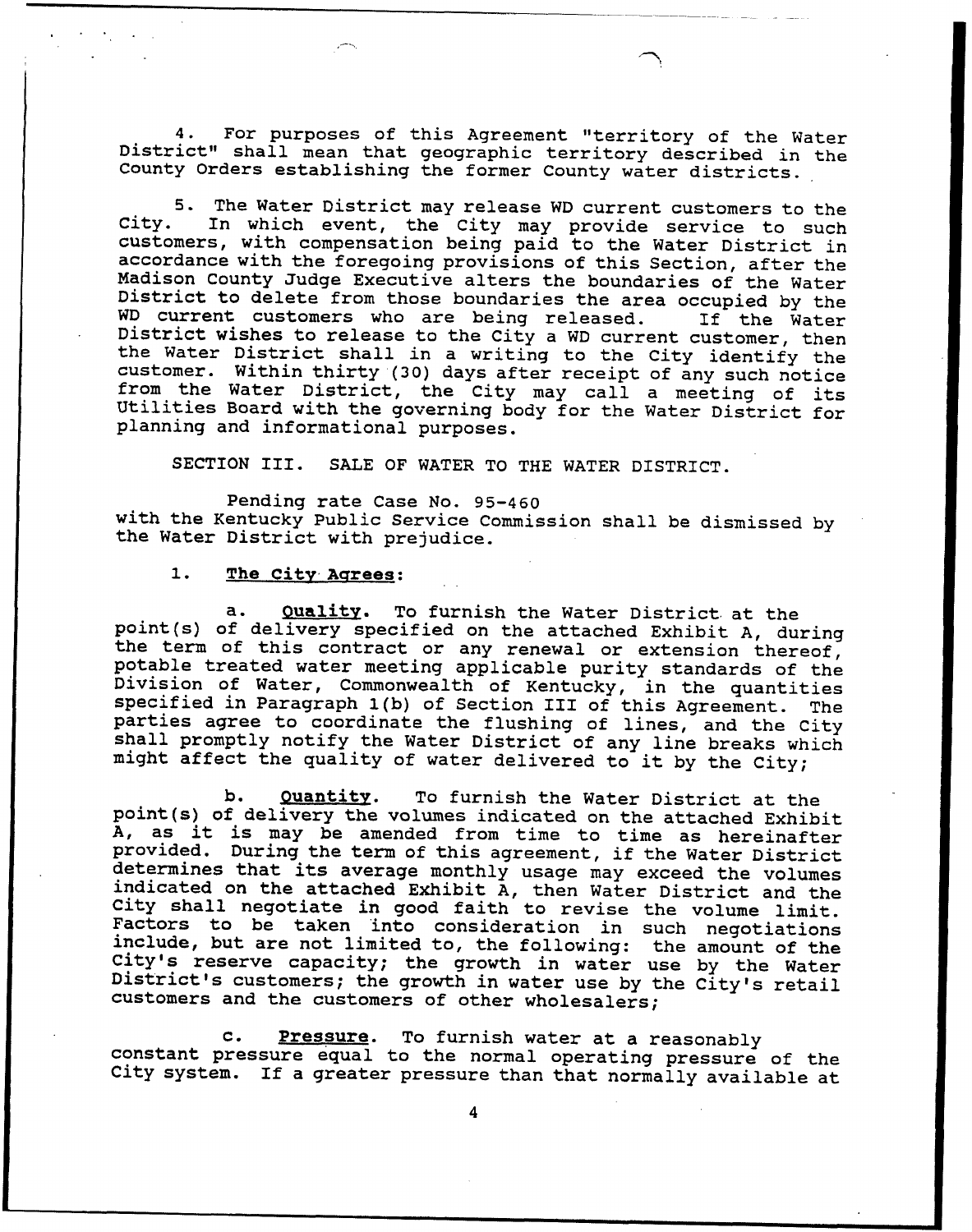the point(s) of delivery is required by the Water District, and the City can provide that greater pressure without extra cost to the City, then the water will be furnished at such greater pressure at<br>no extra cost to Water District. But if the Water District no extra cost to Water District. requires greater pressure than normally available at the point(s) of delivery, and the City cannot provide that greater pressur without extra cost, then the cost of providing such greate pressure shall be borne by the Water District. Emergency failures of pressure or supply due to main supply line breaks, power failure, drought, flood, fire and use of water to fight fire, earthquake or other catastrophe shall excuse the City from this provision for such reasonable period of time as may be necessary to restore pressure and/or service. In such event, cut offs from service by the City shall be made on an equitable basis for customers of the City and the Water District, to the extent possible, given the lay out of the delivery system and the circumstances creating the shortage;

c. Billing Procedure. To furnish the Water District with an itemized statement of the amount of water furnished the Water District during each preceding month; and

d. Deduct Meter. Within six months from the date of this Agreement, to install such City lines as may be required to eliminate the need for the Water District to resell water to the City through a deduct meter.

#### 2. The Water District Agrees:

a. Rates and Payment Date. To pay the City, not later than the 15th day of each month, for water delivered at the rate now in effect for wholesalers (\$1.50 per 100 cubic feet);

b. Pending rate Case No. 95-460. To seek the dismissal with prejudice of Kentucky Public Service Commission Rate Case No.<br>95-46.' The Water District agrees that it will not challenge at the Public Service Commission or in any other forum payment of the wholesale rate (\$1.50 per <sup>100</sup> cubic feet) for water or its classification in the City's rate structure as <sup>a</sup> wholesaler; Further, the Water District acknowledges that from time to time during the term of this Agreement the City may need to adjust the rate which the Water District pays for water or the City may need to establish other charges to be paid by the Water District to recover the cost of capital improvements. The City agrees that it will not propose any increases in the rate the Water District pays<br>for water, until the City increases its Institutional Rate from<br>\$1.27 to \$1.50. Further, after the City's Institutional Rate Further, after the City's Institutional Rate reaches \$1.50, the Institutional Rate and the Wholesale Rate that the Water District pays shall be one and the same rate. Provided, however, nothing contained in this provision shall in any way limit. the City's ability to assess rates or charges against the Water District, to recover the cost of improvements made by the City in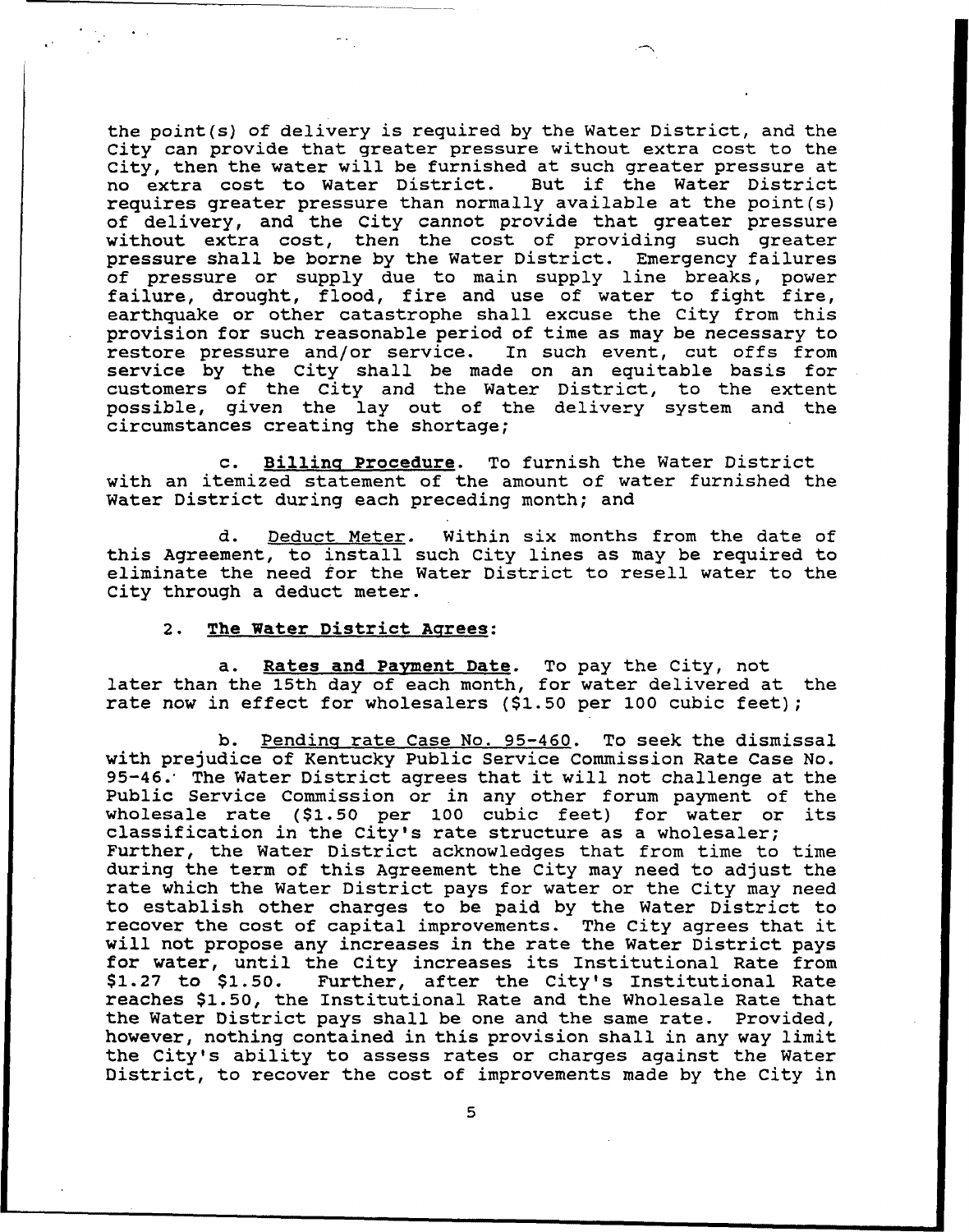the Water District's territory for the benefit of the Water District.

**Carl Corporation** 

3. Future Disputes. If questions arise in the future regarding the appropriateness of rates or other charges assessed. to the Water District, or regarding territorial boundaries, the City and the Water District agree to attempt to resolve the future questions vithout litigation, by folloving the procedures outlined below:

a. The City and the Water District shall each provide the other with such financial data or other data as may be relevant to the proposed rate or charge, or other issue in question;

b. The City and the Water District agree to send representatives to joint meetings to review data and discuss proposed rates and charges, or other issues;

c. If within sixty days after the date the rate or charge vas first proposed, or such other question as may axise first does so, the City and the Nater District are unable to reach an agreement, then the question shall be presented to mediation in accordance with the rules of the American Arbitration Association.

4. Source of Water Purchases. During the term of this Agreement, City shall be Water District's only source of water supply for the volumes listed on the attached Exhibit-A, as it may be amended from time to time. The Water District acknovledges that the City has expended sums for capital improvements to create the capacity needed to supply water to the Water District hereunder;

5. Metering Equipment. The Water District agrees to furnish, install, and maintain at its own expense at point(s) of delivery, the necessaxy metering equipment, including <sup>a</sup> meter house or pit, and required devices of standard type for properly measuring the quantity of water delivered to the City. All such measuring the quantity of water delivered to the City. equipment shall be owned by the Water District. The meters used by<br>the Water District shall meet AWWA standards and shall be approved<br>prior to installation by the City. The Water District agrees to<br>calibrate such metering calibration shall be done by a Public Service Commission certified<br>testing service. A meter registering not more than two percent A meter registering not more than two percent (24) above or belov the test result shall be deemed to be accurate. The previous readings of any meter disclosed by test to be inaccurate shall be corrected for the three (3) months previous to such test in accordance with the percentage of inaccuracy found by such tests. If any meter fails to register for any period, the amount of water furnished during such period shall be deemed to be 110% of the amount of water delivered in the corresponding period immediately prior to the failure, unless the City and the Water District shall agree upon <sup>a</sup> different amount. The metering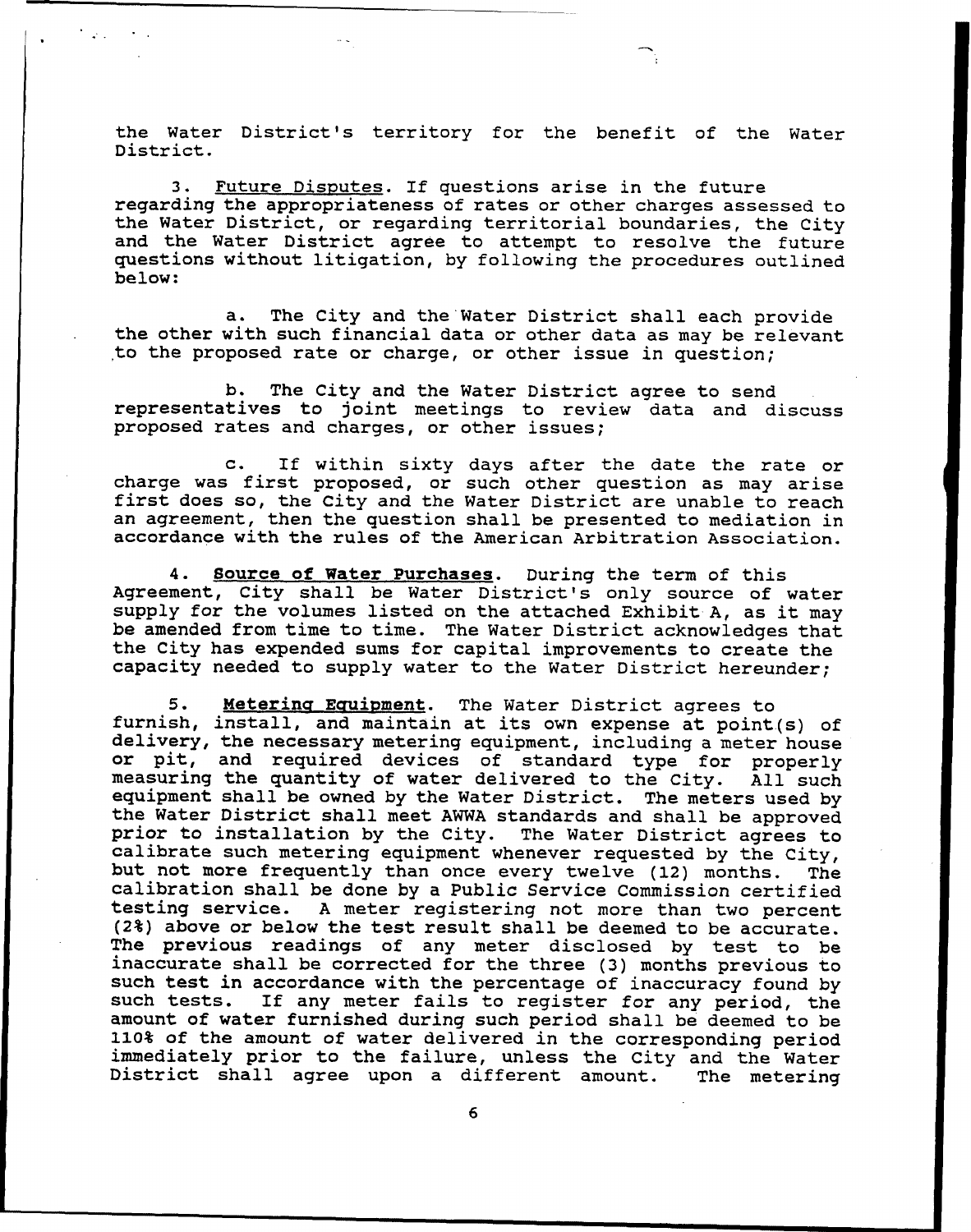equipment shall be read by the City on regularly scheduled dates in the presence of a representative for the Water District. Advance notice shall be given to the Water District by the City of the time and date for reading the Nater District's meters.

6. Sewer Charqe Collection Enforcement. The Water District agrees to furnish to the City on or before the 20th day of each month, the volumes of water used in the prior month by each of the Water District's customers who are users of the City of Richmond's sewer facilities. The volumes shall be furnished on <sup>a</sup> per customer basis, to enable billing by the municipal sewer for use of the sewer facilities. Further, the Water District agrees to Further, the Water District agrees to discontinue water service to any person who is delinquent in paying city sewer charges within five (5) days after receipt of written notice of the delinquency from the City.

#### SECTION 4. MISCELLANEOUS

1. Term of Contract. That this contract shall extend for <sup>a</sup> term beginning with the date of the execution of this contract by both parties and ending on the same date twenty years from hence in the year 2017.

2. Effective Date. This Agreement shall become effective upon approval of the Kentucky Public Service Commission and the Farmers Home Administration. If such approvals are not obtained within ninety (90) days from the date of this Agreement, then the City and the Water District are relieved from any obligations hereunder.

3. Successor to the Water District. In the event of any occurrence rendering the Water District incapable of performing under this contract, any successor of the Mater District, whether the result of legal process, assignment, merger or otherwise, shall succeed to the rights and obligations of the Water District hereunder.

4. Prior Contracts. This Agreement supersedes all water purchase contracts entered into by and between the City and any one of more of the three former water districts: Kingston Terrill of more of the three former water districts: Water District, Whitehall Water District, and Waco Water District. Such prior contracts shall be of no force and effect when this contract becomes effective in accordance with the provisions of paragraph <sup>2</sup> of Section IV.

5. Whaiver. No failure on the part of the City in exercising any power or right hereunder including, but not limited to the right to sell no more than the volume limit established on the attached Exhibit A, as that limit may be amended from time to time, shall operate as a waiver or modification of the right or power. No custom or practice of the parties at variance with the terms

7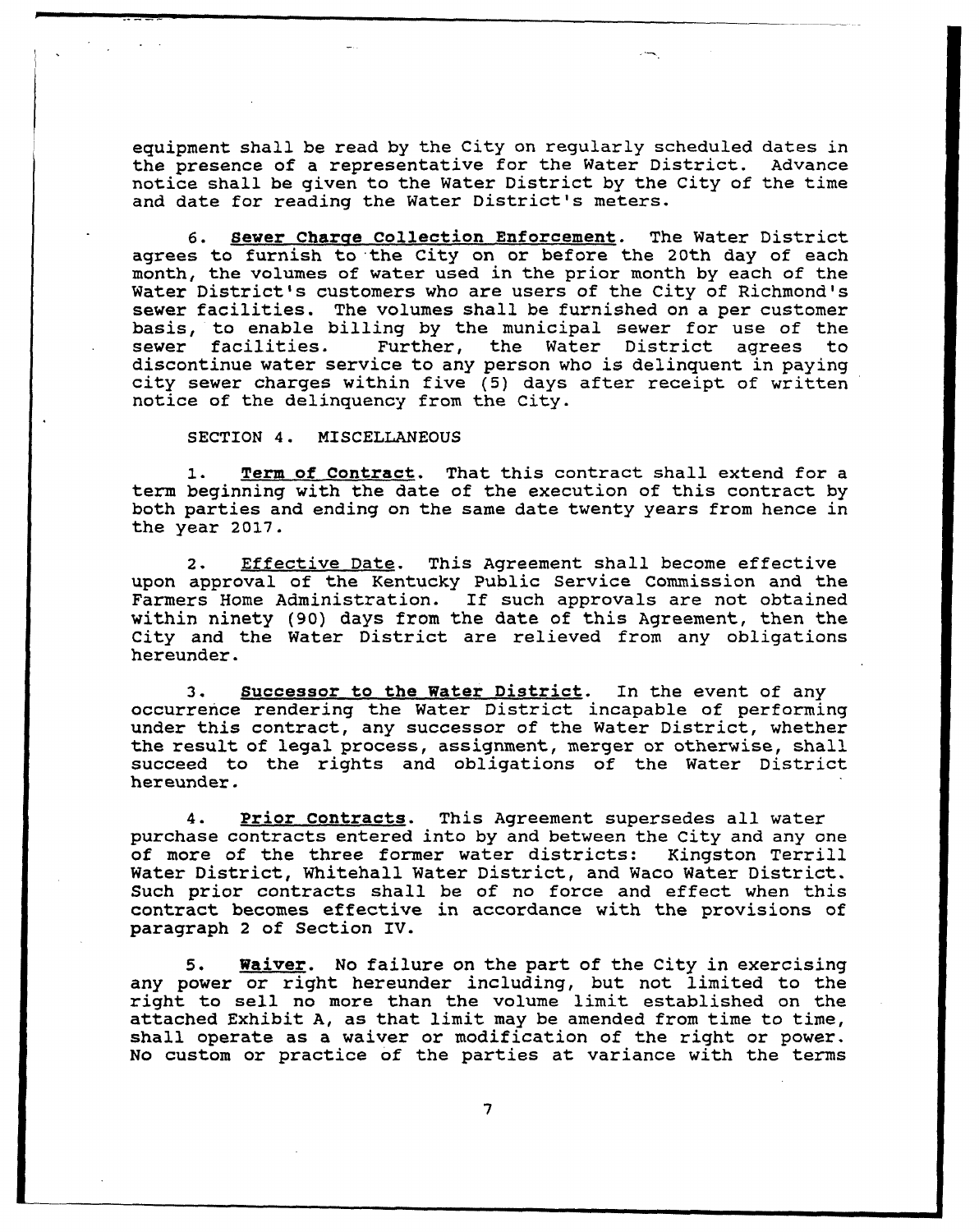hereof shall constitute a waiver of the City's right to demand compliance with the terms hereof.

6. Governing Law. This contract and the rights and obligations of the parties hereto shall be governed by the laws of the Commonwealth of Kentucky.

7. Customer Notice. Customer notice shall be given in compliance with 807 KAR 5:0001 sec. 10(3) and (4).

8. Entire Agreement. The full and entire agreement between the parties hereto is contained in this writing.

In witness whereof, the parties hereto, acting under authority of their respective governing bodies and by and through their authorized agents, have caused this contract to be duly executed in triplicate, each of which shall constitute an original, on the dates indicated in the acknowledgments below.

CITY OF RICHMOND:

 $BY:$ GEORGE RIDINGS

Chairman Richmond Utilities Board  $BY:$   $\sqrt{\alpha}$ 

 $\mathcal{L}\mathcal{S}$  (Chairman

MADISON COUNTY UTILITY DISTRICT

ATTEST: (Sectory)

STATE OF KENTUCKY ) SCT. COUNTY OF MADISON

SUBSCRIBED AND SWORN TO before me by GEORGE RIDINGS, Chairman<br>Richmond Utilities Board, this  $\frac{\sqrt{aL}}{2}$  day of  $\frac{C}{\sqrt{aL}}$ , 1997.

My commission expires:  $\bigcap / | \bigcup | \bigcup$ 

NOTARY PUBLIC BLUE

KENTUCKY STATE AT LARGE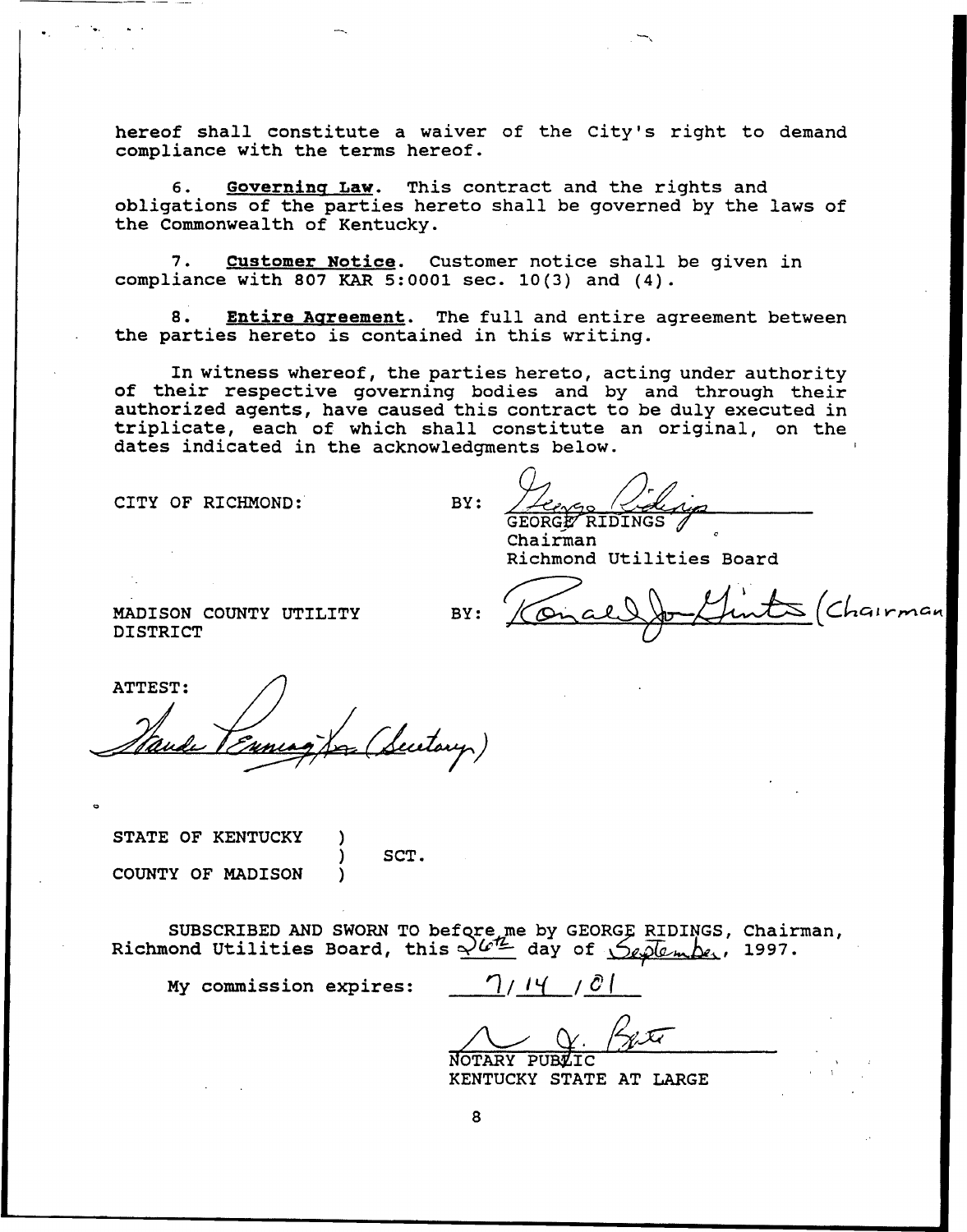STATE OF KENTUCKY )

 $\Big\}$  SCT.

COUNTY OF MADISON )

SUBSCRIBED AND SWORN TO before me by  $\sqrt{m}$ dd eloc Ginter on behalf of the MADISON COUNTY UTILITY DISTRICT, this  $\frac{1}{10}$  day of  $\frac{1}{10}$ /*th*/*u*k, 1997.

My commission expires:

 $9, 9, 00$ 

rolds NOTARY

KENTUCKY STATE AT LARGE

\CLT\RWGS\kt-set.7AG